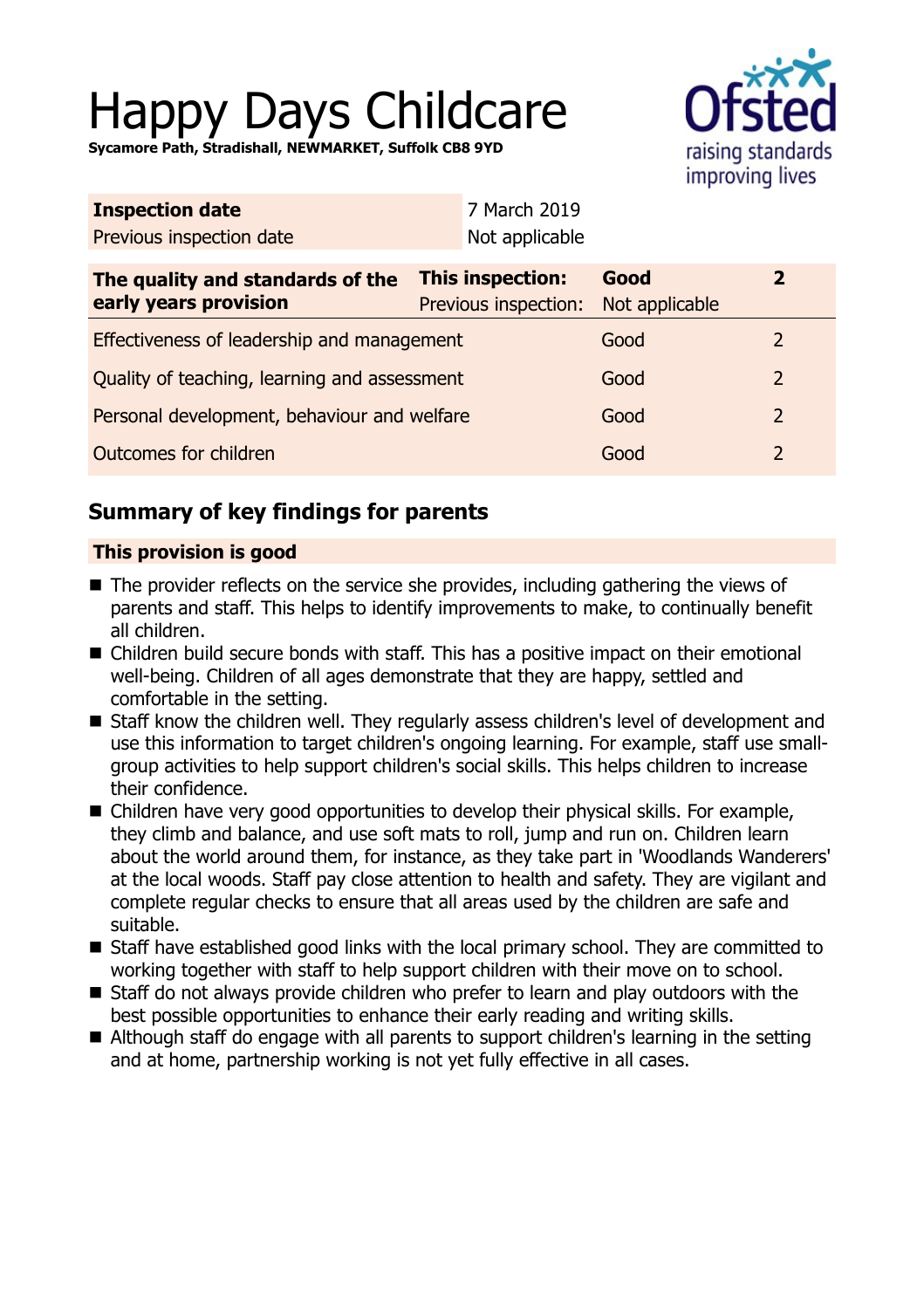## **What the setting needs to do to improve further**

## **To further improve the quality of the early years provision the provider should:**

- $\blacksquare$  enrich the range of activities for children who prefer to play and learn outdoors, to extend their learning to the highest levels
- $\blacksquare$  strengthen partnership working with parents and develop highly successful strategies that engage all parents in their child's learning in the setting and at home.

## **Inspection activities**

- $\blacksquare$  The inspector observed the quality of teaching during indoor and outdoor activities and assessed the impact this has on children's learning.
- $\blacksquare$  The inspector spoke with staff and children during the inspection.
- $\blacksquare$  The inspector completed a joint observation with the deputy manager.
- $\blacksquare$  The inspector held a meeting with the provider. She looked at relevant documentation and evidence of the suitability of staff working in the setting.
- $\blacksquare$  The inspector spoke to parents during the inspection and took account of their views.

## **Inspector**

Karen Harris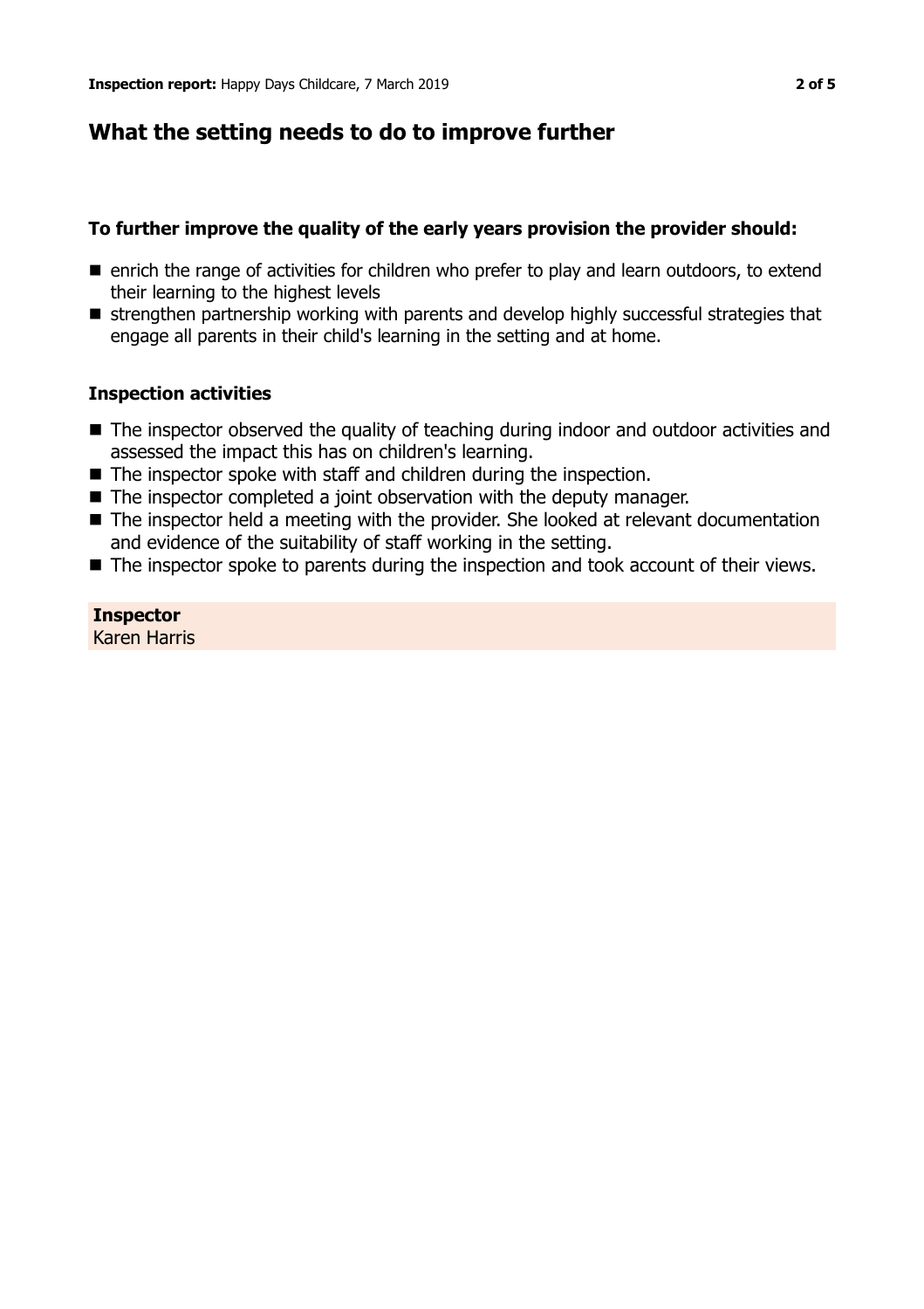## **Inspection findings**

## **Effectiveness of leadership and management is good**

The arrangements for safeguarding are effective. Staff know how to identify signs that a child may be at risk of harm and they understand the wider issues surrounding child protection. They are fully aware of what to do should they have any concerns about children's welfare. The provider carries out suitable recruitment procedures for new staff. Staff complete a thorough induction, which supports them in their role. The provider and senior staff regularly monitor staff's performance. They provide guidance and additional support to help raise the quality of staff's practice. Staff have opportunities to learn from each other and identify training to continue their professional development. The management team closely monitors and reflects on all children's progress. It implements effective strategies to manage any identified gaps in learning.

## **Quality of teaching, learning and assessment is good**

Children enjoy spending time at the setting. Babies actively explore their surroundings and engage well in the wide range of opportunities. For example, they eagerly knock down towers, investigate musical instruments and enjoy looking at picture books. Staff support children to develop their communication skills. For instance, they sing rhymes and introduce new words as children play and explore. Staff sensitively repeat words back so that children can hear them pronounced correctly. They engage older children in activities well. For instance, staff skilfully introduce a narrative as children use figures, such as a wizard and knight, to find 'golden coins' hidden in the castle. Staff use good opportunities to incorporate numbers, counting and mark making into children's play. Children have fun and are motivated to learn.

#### **Personal development, behaviour and welfare are good**

Staff are good role models and are warm, friendly and polite. They supervise children closely to keep them safe. Staff help to prepare children well for their move from one room to the next. For example, they provide opportunities for children to become familiar with the new environment. Children follow good hygiene routines. They experience sociable mealtimes as they sit alongside their peers and staff. Staff effectively support children to adopt good table manners. Healthy eating is promoted well. Staff are aware of children's special dietary needs and allergies, and ensure that they serve food safely. They explain to children why others may eat different food. This helps children to learn about and value each other's similarities and differences.

#### **Outcomes for children are good**

Children successfully gain the skills they need to support their future learning, including their eventual move on to school. For example, they make friends and enjoy their play together. Children become more independent. For instance, they pour their own drinks. They develop their personal care skills well, relevant to their age and ability. Children freely access books indoors and enjoy listening to stories read by staff. They learn how to recognise their name in print. Older children have opportunities to identify items using letter sounds. All children make good progress in their learning, given their starting points and capabilities. Some children make significant progress throughout their time at the setting.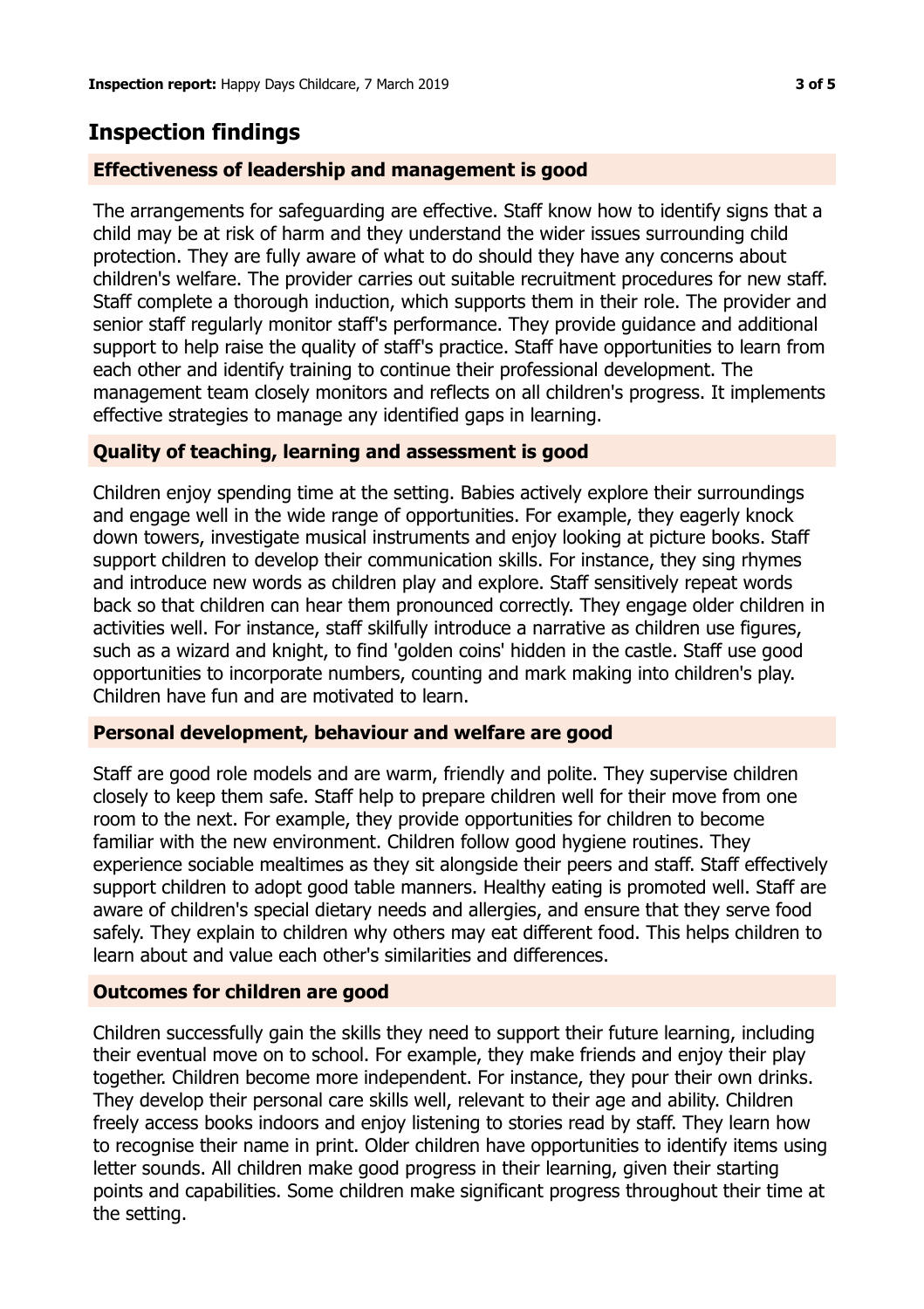## **Setting details**

| Unique reference number                             | EY538799                                               |  |
|-----------------------------------------------------|--------------------------------------------------------|--|
| <b>Local authority</b>                              | <b>Suffolk</b>                                         |  |
| <b>Inspection number</b>                            | 10090019                                               |  |
| <b>Type of provision</b>                            | Childcare on non-domestic premises                     |  |
| <b>Registers</b>                                    | Early Years Register, Compulsory Childcare<br>Register |  |
| Day care type                                       | Full day care                                          |  |
| Age range of children                               | $0 - 11$                                               |  |
| <b>Total number of places</b>                       | 65                                                     |  |
| Number of children on roll                          | 103                                                    |  |
| Name of registered person                           | Happydayschildcare(Suffolk) Ltd                        |  |
| <b>Registered person unique</b><br>reference number | RP538798                                               |  |
| Date of previous inspection                         | Not applicable                                         |  |
| <b>Telephone number</b>                             | 01440820027                                            |  |

Happy Days Childcare registered in 2017 and is located in Newmarket, Suffolk. The setting employs nine members of childcare staff and a cook. Of these, eight hold appropriate early years qualifications at level 3 or above, including one with qualified teacher status. The setting opens from 7am until 6.30pm, Monday to Friday, for 51 weeks of the year. It provides a breakfast and after-school club, and a holiday club, for schoolage children. The setting provides funded early education for two-, three- and four-yearold children.

This inspection was carried out by Ofsted under sections 49 and 50 of the Childcare Act 2006 on the quality and standards of provision that is registered on the Early Years Register. The registered person must ensure that this provision complies with the statutory framework for children's learning, development and care, known as the early years foundation stage.

Any complaints about the inspection or the report should be made following the procedures set out in the guidance Complaints procedure: raising concerns and making complaints about Ofsted, which is available from Ofsted's website: www.ofsted.gov.uk. If you would like Ofsted to send you a copy of the guidance, please telephone 0300 123 4234, or email [enquiries@ofsted.gov.uk.](mailto:enquiries@ofsted.gov.uk)